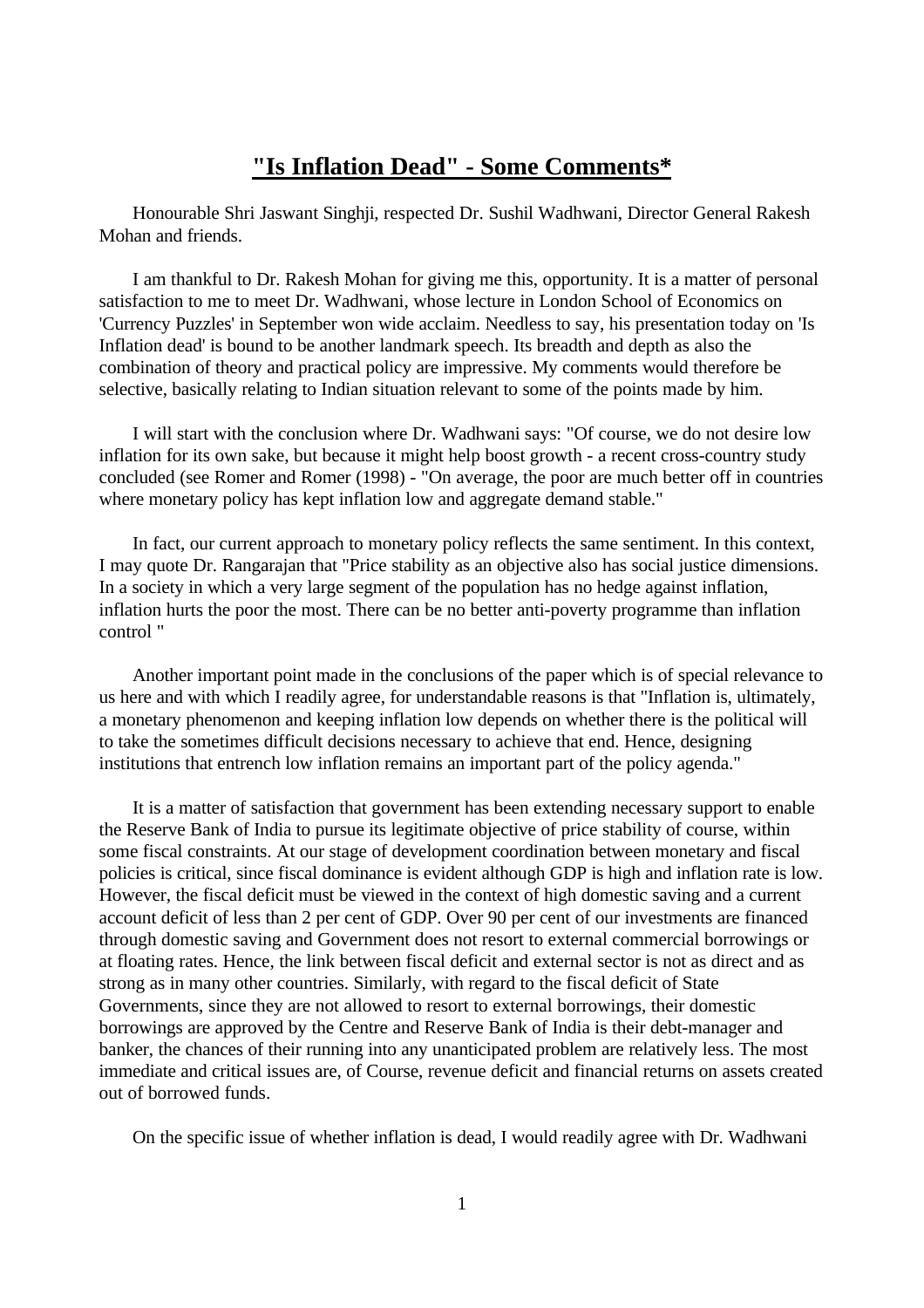that one cannot be complacent about inflation and that central bankers still have a job to do. As mentioned by him, in the United Kingdom, interest rates were raised by 25 basis points on two occasions in the spirit of early, pre-emptive action; suggesting that the committee, at least, does not believe that inflation is dead. Similarly, the Federal Reserve's preemptive rate increases, three in this year, have been aimed at preventing an increase in inflation rather than reduction. In this context, it is useful to refer to a BIS Working Paper No.82 of November 1999 on 'Sacrifice ratios and the conduct of monetary policy in conditions of low inflation'. The study argues that industrial nations are sacrificing increasing amount of economic growth in their fight to lower inflation. However, it is obvious that preemptive actions such as those mentioned by Dr. Wadhwani to avoid increase in inflation are different from fight to lower inflation.

We, in India, are still in the task of ensuring price stability essentially to consolidate the gains and dampen relatively higher inflationary expectations. Incidentally, a Reuters poll of Thursday in a leading business newspaper indicates that inflation is seen as rising in most parts of Asia, except in China. Briefly stated, we in RBI cannot afford to be complacent on the inflation front.

Dr. Wadhwani has also elaborated the structural improvements in the U.K. Labour market. Our labour markets in India are admittedly very different but some studies on labour markets, and Wage inflexibilities in the context of lowered inflation should be initiated. I hope NCAER would consider them.

Of particular interest to India is the section in Dr. Wadhwani's paper on "The role of intensified product market competition". We find similar competitive pressures operating in India to subdue inflationary pressures. I had made a reference to some of these in a lecture on inflation in August 1999. Let me quote: "Increased import competition due to trade liberalisation coupled with sharp decline in world manufacturing prices could be contributing to lower manufacturing inflation through cost saving technologicial innovation and reduced mark up in domestic industries". I also said: "positive productivity shocks in the post liberalisation period due to competitive pressures might be contributing to improved price competition of industries in the domestic market."

In addition I would invite your attention to a statement by Dr. Wadhwani on role of Government action in price stability, i.e., "Privatisation and/or regulatory changes in a whole host of industries including gas, water, telecom, electricity, airports, rail, the docks and broadcasting have led to rather more competitive product market conditions." In India also, we see beginnings of similar pressure, for example, in telecommunications area.

Thanks to these developments and promise of domestic regulatory reforms, the consensus view among intellectuals on tolerable levels of inflation in India which centred round 5 to 6 per cent till two years ago, appear to be veering round now to 3 to 5 per cent, recognising the global trends towards lower inflation. The statements of monetary policy from time to time have indicated explicitly or implicitly an acceptable level or a range of inflation rate. For the current year, it was indicated in April at 5 per cent and in the October Review it was indicated that the inflation rate would be less than the last year's level, i.e., 4.8 per cent. In the last 5 years, the actual inflation rates were consistent with the ranges indicated in the policy.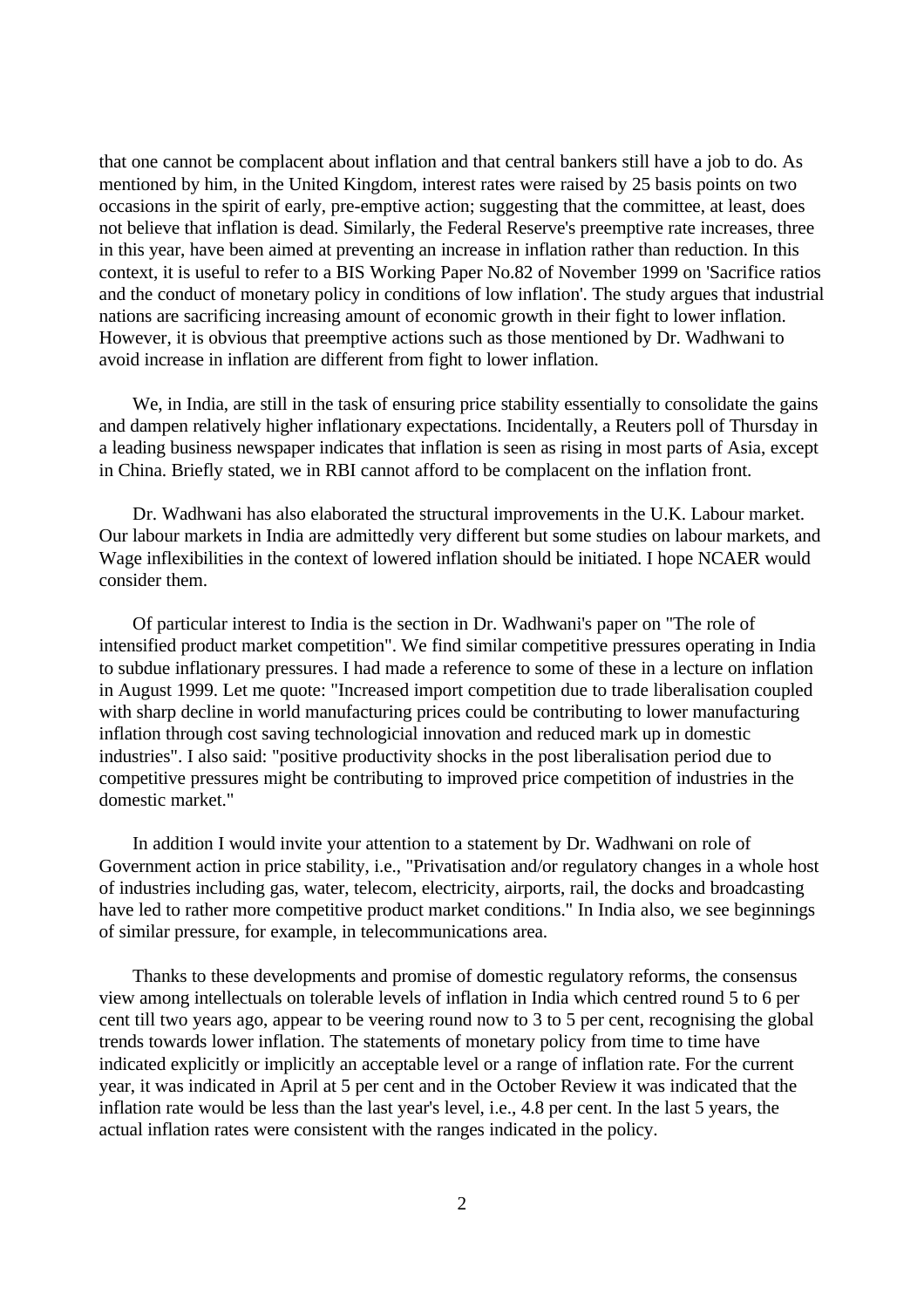In the context of monetary policy, we must recognise a recent development in regard to reserve money. With a gradual opening up of the economy and switchover to a market determined exchange rate system the net foreign exchange assets (NFA) of the Reserve Bank has emerged as the dominant source of reserve money expansion rising from about 21.4 per cent of total reserve money during 1991-94 (average of end-March figures) to 53.2 per cent at end-March 1999. While in the earlier regime, monetary policy had to address itself to the task of neutralising the inflationary impact of growing fiscal deficit, management of liquidity arising out of capital flows has also emanated as a major concern of policy.

Further, in the recent years while the stance of monetary policy has remained by and large unchanged, as indicated by Governor Dr. Jalan, the focus of monetary policy is shifting. Firstly, the shift is towards institutional changes aimed at securing greater degree of maneuverability for RBI in the management of liquidity in the economy. Secondly, the shift is also to bring about greater integration of various markets to facilitate the use of instruments of monetary control. The shift in focus is undoubtedly an outcome of the progress achieved in reforming financial sector since mid-nineties. At an analytical level, we in RBI are studying both the issues of core inflation and inflation targeting. On the specific issue of inflation targeting, which appears to be preferred, in our context, due recognition must be given to the risks and trade-off in sequencing, given the fiscal situation, interest rate inflexibilities and rigidities in the financial sector.

Central bankers all over the world are concerned with three things, money, banks and Inflation. Scope and meaning of each of these three is changing and they are in some ways becoming contextual to the country. Questions are : what is money and how is it measured, given Smart Cards. electronic and now 'e' banking. Similarly, what is a bank when banks do nonbanking business and vice versa? How do we measure inflation? Do we include asset prices? All these need to be dealt with in the specific context. Of course, central bankers keep revising these definitions and the RBI is no exception. On the meaning and measurement of money, we constituted a third working group last year and we have redefined and enlarged the relevant aggregates relating to money, credit and liquidity. As regards banks, recognising the global trend, we have put out a discussion paper on universal banking last year. On inflation, we are working analytically on approaches to core inflation and inflation-targeting. We in RBI will Continue to benefit from scholarly presentations such as these.

I cannot help but place on record the fact that in recent years we have been reasonably successful on both growth and inflation fronts, it is important to mention that even during the fact of high growth during 1994-97 where the output growth exceeded 7 per cent, average inflation rate was brought down significantly from 10.9 per cent in 1994-95 to 6.4 per cent in 1996-97. During 1997-98, this rate declined further to 4.8 per cent. However, due to some supply shocks in the first half of 1998-99, the average inflation rate increased to 6.9 percent in 1998-99. This kind of durable reduction in the inflation rate is to be seen in the light of both increased competition in the economy and reform measures in the financial sector, particularly successful conduct of monetary policy.

However, the success may not be attributed only to our superior knowledge or wisdom and